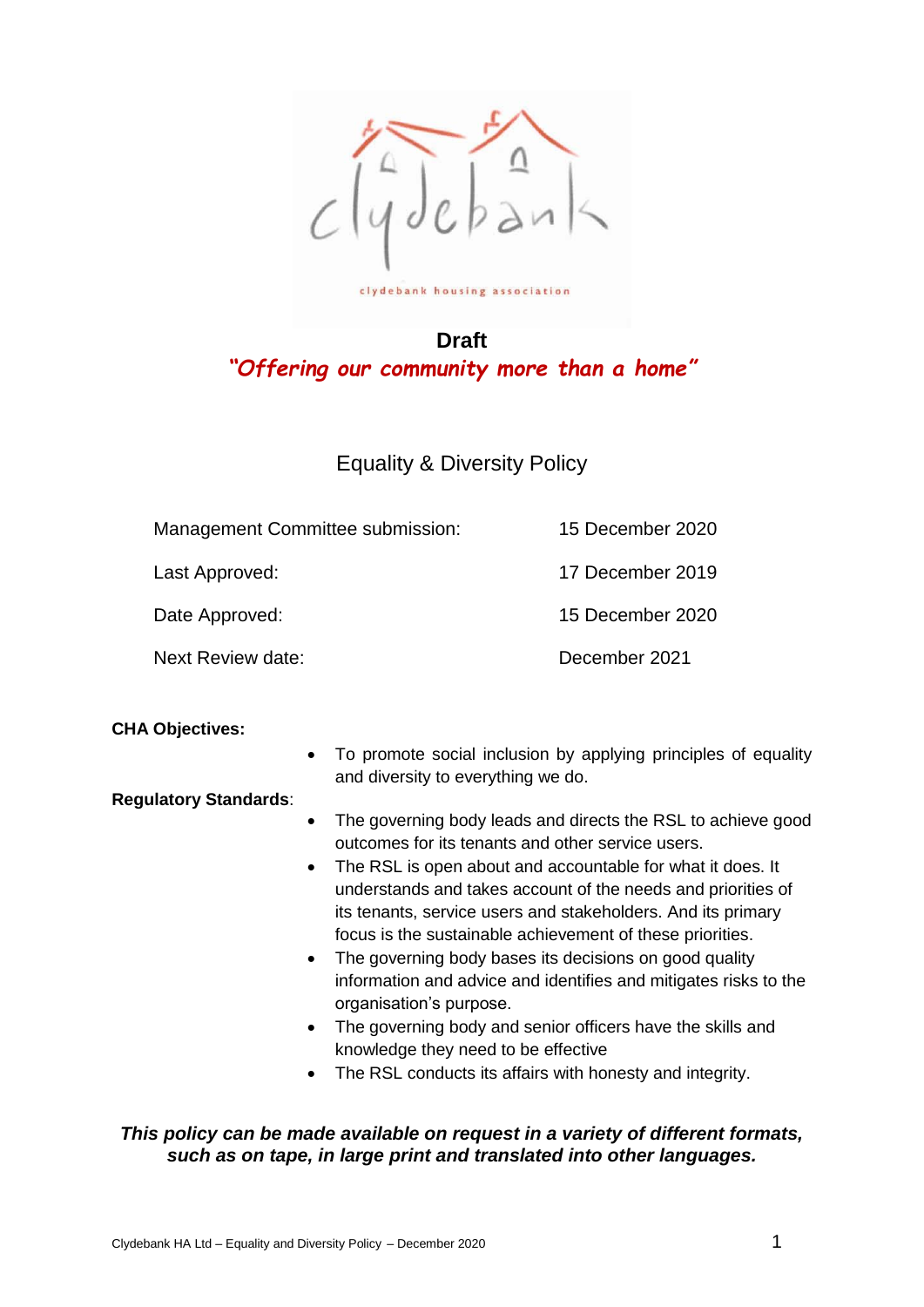

# **CONTENTS: -**

## **1. INTRODUCTION**

- 1.1 Context
- 1.2 Relevant Legislation
- 1.3 Statement

## **2. POLICY**

- 2.1 Accountability
- 2.2 Service provision
	- 2.2.1 Development
	- 2.2.2 Allocations
	- 2.2.3 Rent Arrears
	- 2.2.4 Maintenance
	- 2.2.5 Factoring & RTP
	- 2.2.6 Customer Care
	- 2.2.7 Complaints
- 2.3 Employment
- 2.4 Procurement of Services

### **3. PUBLICITY**

# **4. OBJECTIVES AND TARGETS**

4.1 Equality Plans

### **5. MONITORING & REVIEW**

- 5.1 Recruitment
- 5.2 Service provision
	- 5.2.1 Development
	- 5.2.2 Housing Management
	- 5.2.3 Maintenance
	- 5.2.4 Finance & Administration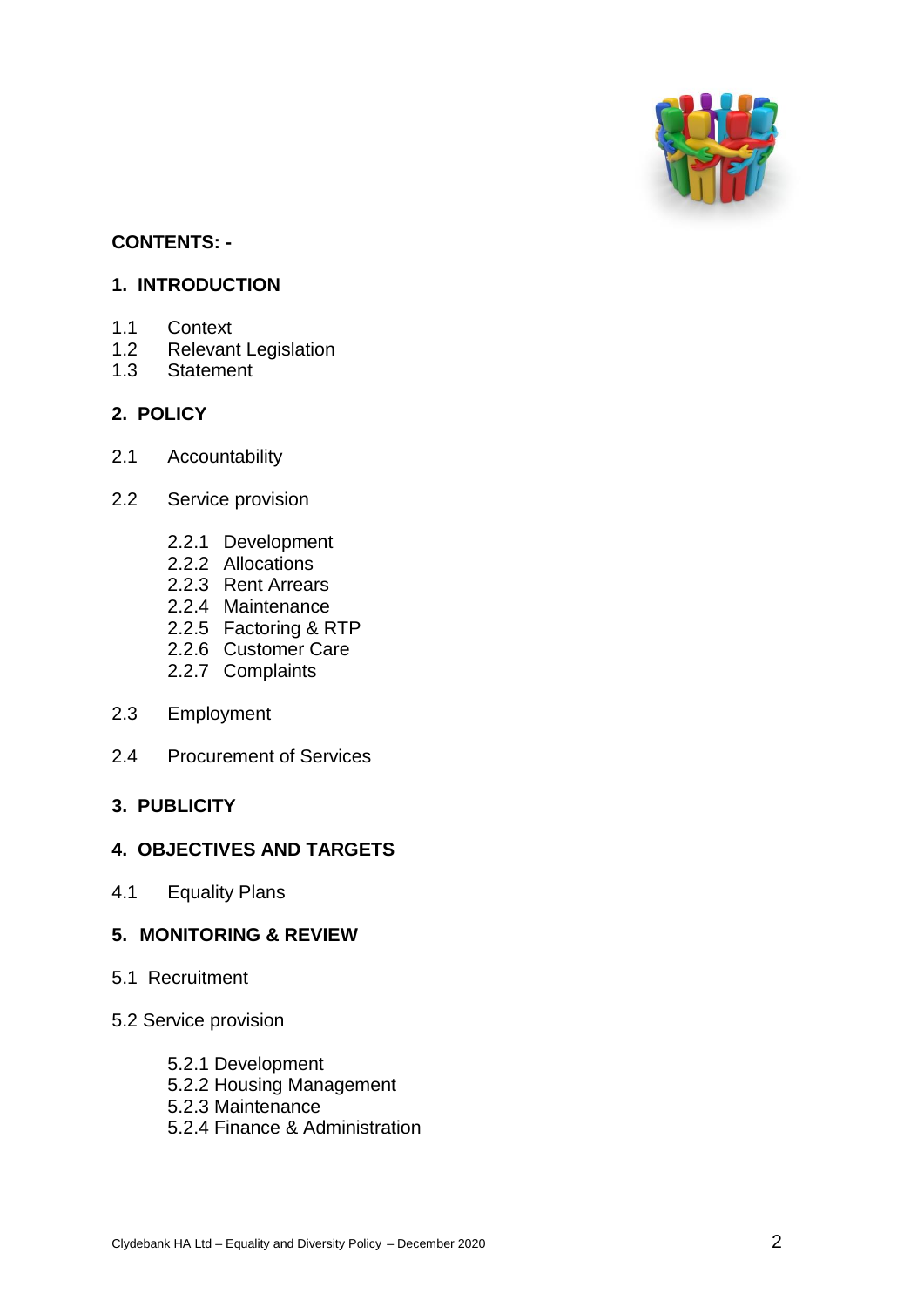# 1. **Introduction**

*"Clydebank Housing Association is committed to promoting social inclusion by applying principles of equality and diversity to everything we do."*

This policy is designed to reflect that commitment and to ensure that everyone is treated equally, that our services are accessible to all and that our practices are, at all times, within the law and free of discrimination of any kind.

The Association also recognises its equality obligations in terms of the Scottish Housing Regulator Regulatory Standards of Governance and Financial Management and other regulatory requirements and compliance thereof. The Association recognises that to meet these standards, the "Collecting equality information: Guidance for Scottish social landlords" document (Dec 2020) currently out for consultation, will be referred to. This guidance was commissioned to provide social landlords with advice regarding equality data collection. It is intended that the guide, once finalised, will aid understanding of how data can be used to develop and improve services, it will also assist effective implementation of the Scottish Housing Regulator's regulatory requirements.

# **Definitions**

Tackling inequality is not something new. UK Governments have been addressing equality and diversity issues for many years. Although progress has been made, inequalities still exist in Scotland and in the UK. As the Government continues to tackle discrimination, promote equality, address inequalities, and inconsistencies that were present in the previous discrimination legislation, the Equality Act 2010 was introduced. The introduction of the Act saw previous discrimination legislation abolished and replaced with one single piece of legislation. This policy will be compliant with the current legislation and promote a culture of dignity and respect for all.

### **Diversity**

Diversity is about valuing individual differences. Clydebank Housing Association is committed to valuing and managing people's differences to enable all employees to contribute and realise their full potential. The Association recognises that people with different backgrounds, skills, attitudes and experiences can bring fresh ideas and perceptions that will benefit Clydebank Housing Association and its customers.

### **Equality**

Equality is making sure people are treated fairly and given fair chances. **Equality is not about treating everyone in the same way, but recognises that their needs are met in different ways.** Equality focuses on those areas covered by the law, and described as the Protected Characteristics of race, sex, disability, age, gender reassignment, marriage & civil partnership, pregnancy & maternity, religion or belief and sexual orientation.

### **Protected Characteristics**

The grounds on which discrimination claims can be made:

Race, sex, disability, age, gender reassignment, marriage & civil partnership, pregnancy & maternity, religion or belief and sexual orientation.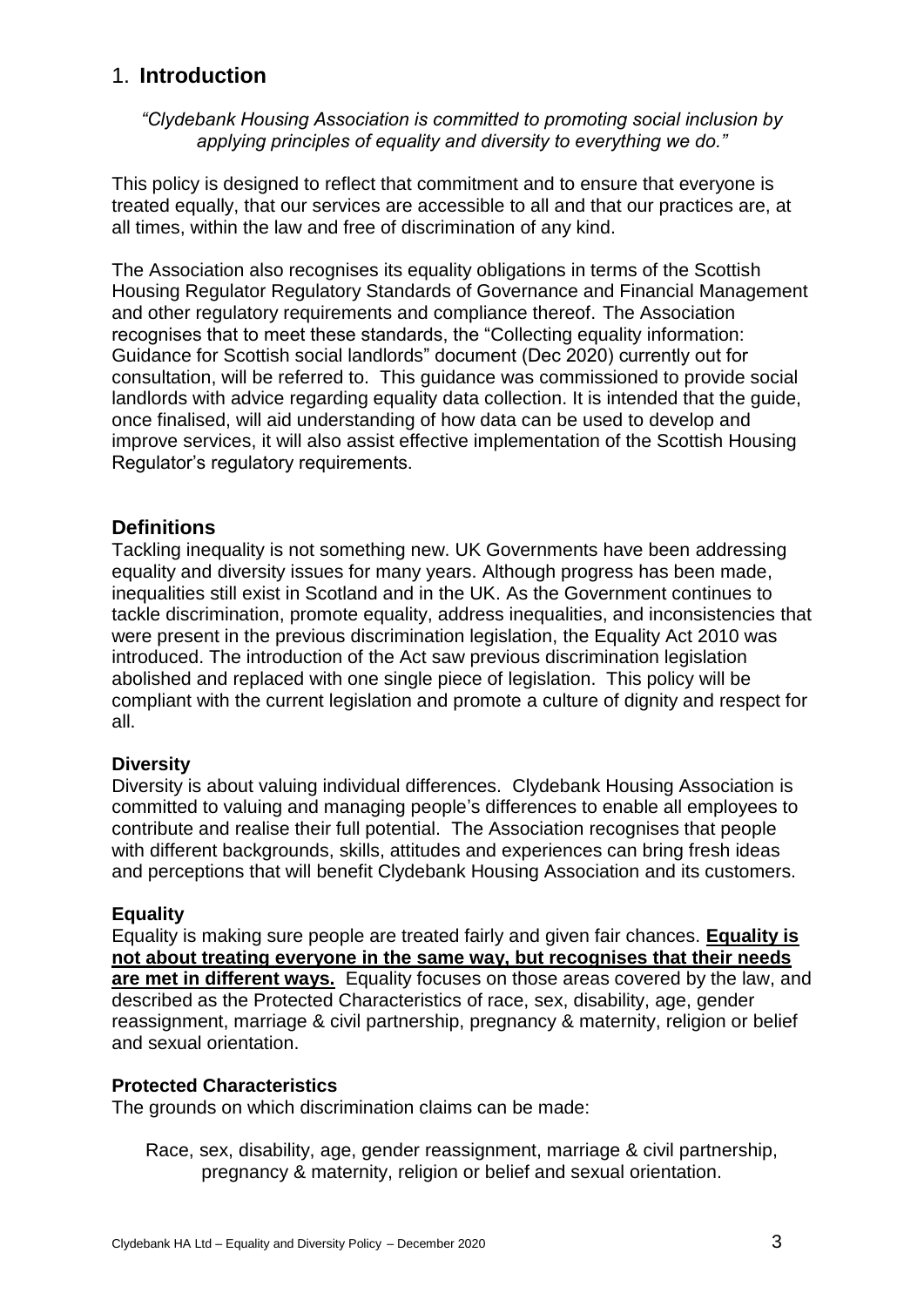## **Direct Discrimination**

Direct Discrimination is treating someone less favourably than others, based on a protected characteristic.

### **Indirect Discrimination**

Indirect Discrimination is where a policy, practice, procedure, provision or criteria that applies to everyone in the same way might disadvantage a particular protected group, and which cannot be objectively justified in relation to the job. E.g. an advertisement for a job as a cleaner requires an applicant to speak and read English fluently. This may disadvantage a person on the basis of their race. The requirement may not be reasonable if speaking and reading English fluently is not necessary to perform the job.

### **Harassment**

Harassment is conduct that violates a person's dignity or creates an intimidating, hostile degrading, humiliating or offensive working environment. The intention of the perpetrator is irrelevant; it is the impact on the individual which determines whether harassment has taken place.

### **Victimisation**

Victimisation is treating someone less favourably and discriminating against them because they have pursued or intend to pursue their rights relating to alleged discrimination, complained about the behaviour of someone harassing them or given evidence in someone else's discrimination complaint.

### **Positive Action**

Positive Action addresses imbalances in the workforce, by encouraging members of under represented groups to apply for jobs. Positive action may be applicable in setting equality targets. No quotas will be set by Clydebank Housing Association but equality targets may be set to encourage people from a particular group or groups to apply for a vacancy in the Association in comparison to the local community where they are under represented.

### **Failure to make Reasonable Adjustments**

Where arrangements disadvantage an individual because of a disability and reasonable adjustments are not made to overcome the disadvantage.

### **Associated Discrimination**

Associated Discrimination is discrimination against a person because they have an association with someone with a particular protected characteristic. E.g. a non disabled person is discriminated against because of the action they need to take care of disabled dependent.

### **Perceptive Discrimination**

Perceptive Discrimination is discrimination against a person because the discriminator **thinks** the person possesses that characteristic. E.g. a person is not shortlisted for a job on the basis that the recruiter assumes the applicant does not have the correct Visa to work in the UK as they have a foreign looking name on their application form.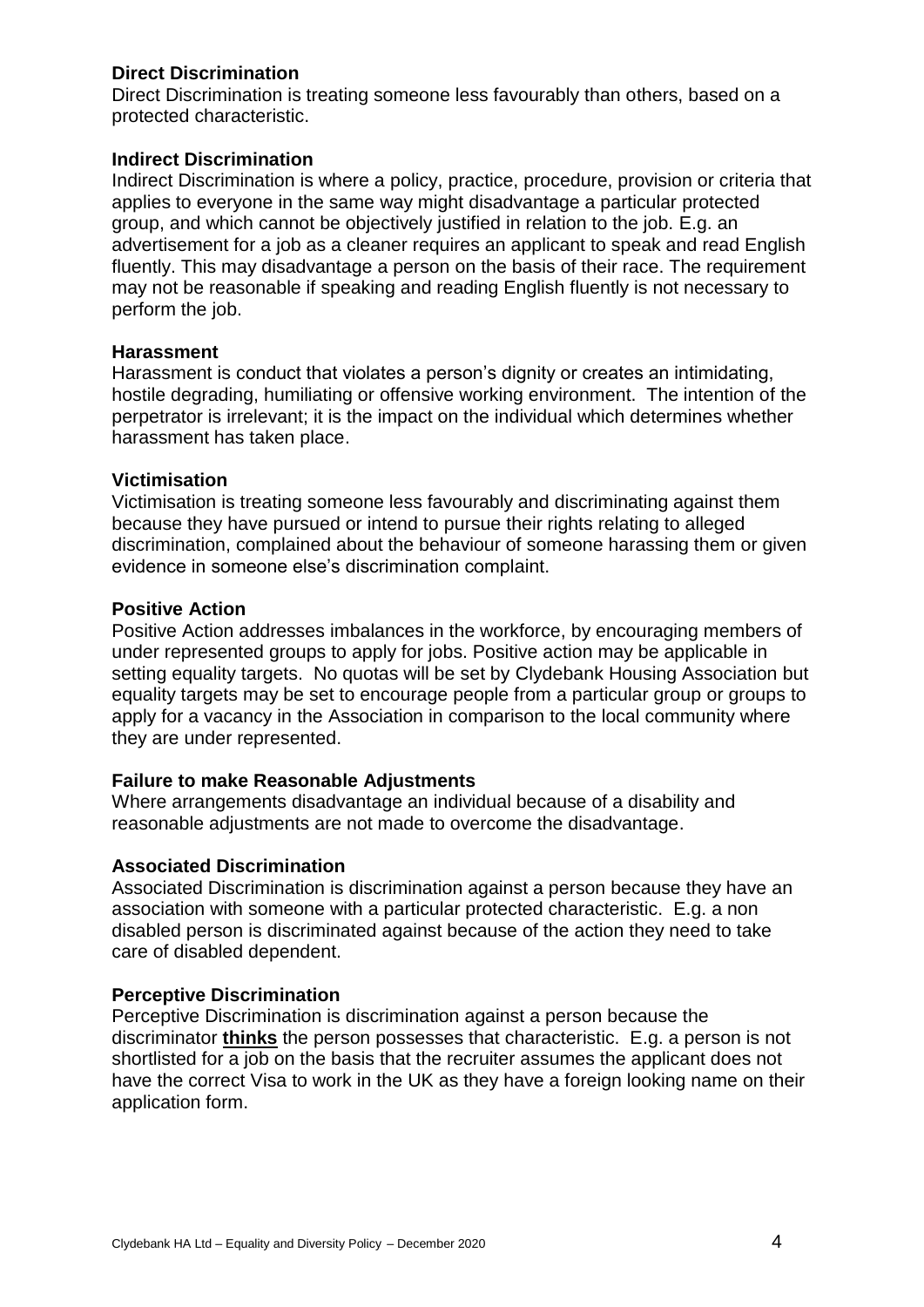# **1.1 Context**

Scotland is a multi-racial society. People are living longer. Women account for nearly half of the working population and it is recognised that people with disabilities can make a full contribution to working life.

In West Dunbartonshire, although the percentage of BME households is relatively low but rising (1.5% in West Dunbartonshire compared to almost 4% in Scotland, 2011 Census), the ongoing asylum seekers dispersal programme could dramatically change this trend, bringing the need to eradicate racial discrimination to the fore.

# **1.2 Relevant Legislation**

The intent of this policy is to ensure compliance with all equalities legislation, and to promote a culture of equality and diversity through all of our activities. The key piece of legislation referred to is: -

> The Equality Act 2010 The Human Rights Act 1998

# **1.3 Equal Opportunities Statement**

"Clydebank Housing Association will ensure equality of opportunity across the full range of our activities, including both employment and service provision.

We will not discriminate on the grounds of Age, Disability, Gender Reassignment, Marriage and Civil Partnership, Pregnancy and Maternity, Race, Religion or Belief, Sex, and Sexual Orientation.

Accordingly, we will monitor the composition of our Governing Body, our Staff and our Tenants and other customers to enable positive action to be taken, where necessary, ensuring that our services are accessible to all.

The office premises of the Association are centrally located and we will regularly audit them to ensure that physical barriers do not exist, which may impede access to anyone.

Key policies, newsletters and other information will be made available on the Internet and in large print, Braille and foreign languages, on request." – Please refer to Information in Different Formats Procedure.

# **2. Policy**

It is recognised that as well as on a personal level, discrimination can be practised on an institutional level and can be both "direct" and "indirect".

1) Direct Discrimination:

Treating a person less favourably on grounds of Age, Disability, Gender Reassignment, Marriage, and Civil Partnership, Pregnancy & Maternity, Race, Religion or Belief, Sex, and Sexual Orientation.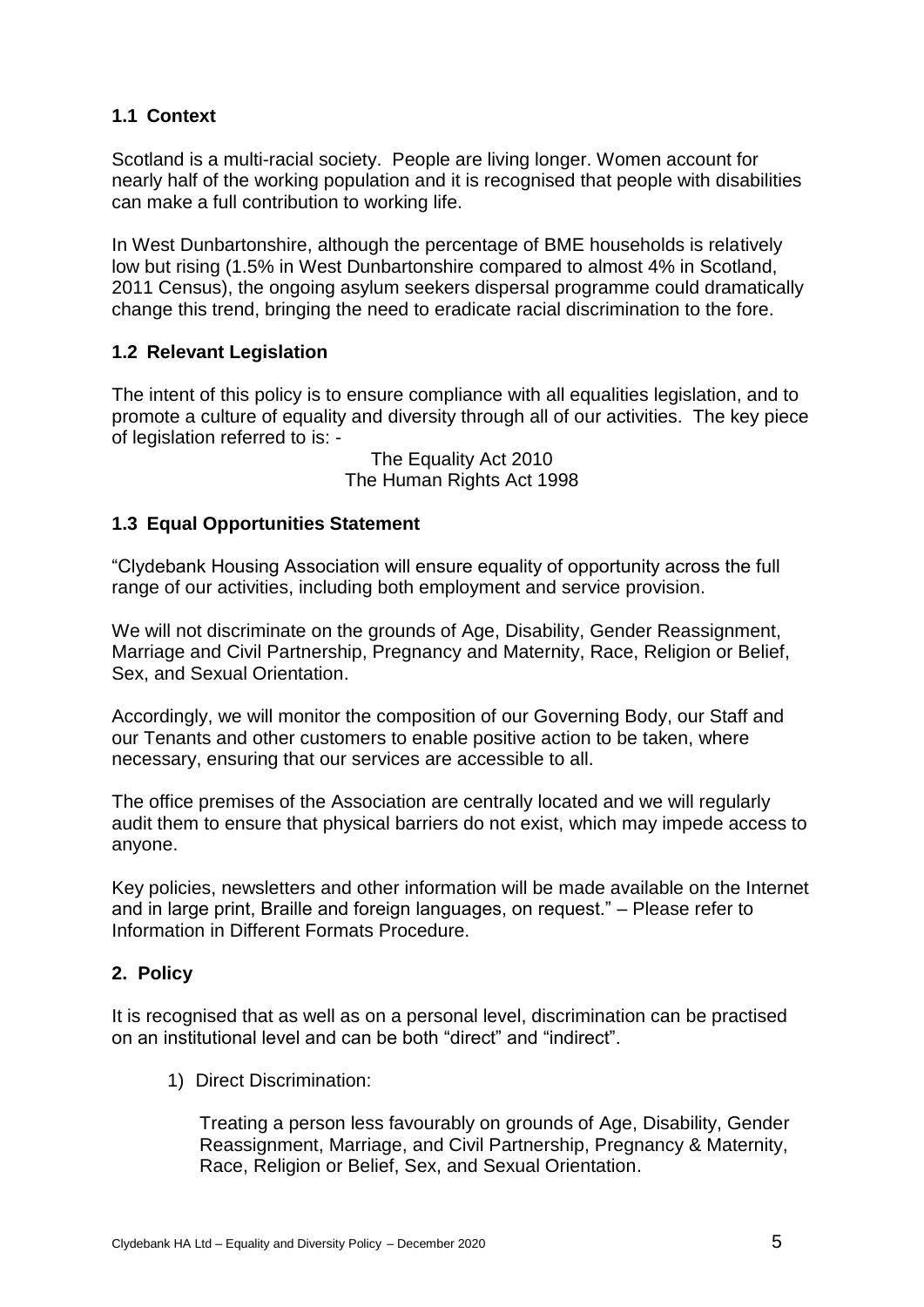2) Indirect Discrimination

Applying any requirement or condition which, although applied equally to everybody, is such that a considerably smaller number of people of one group can comply with it than the proportion of all other people, unless the requirement or condition can be shown to be justifiable irrespective of Age, Disability, Gender Reassignment, Marriage, and Civil Partnership, Pregnancy & Maternity, Race, Religion or Belief, Sex, and Sexual **Orientation** 

Clydebank Housing Association will not discriminate against anyone on grounds of Age, Disability, Gender Reassignment, Marriage and Civil Partnership, Pregnancy & Maternity, Race, Religion or Belief, Sex, and Sexual Orientation.

We are members of both the SFHA and EVH and are regulated by the Scottish Housing Regulator and as such, will adhere to published Codes of Conduct and Employment Practice (including Harassment and Disciplinary Procedures), which may be amended from time to time, in accordance with new legislation or other good practise guidelines.

# **2.1 Accountability**

The Management Committee has overall responsibility for the Association's policy as it relates to Equality and Diversity. It will review the Policy, Action Plans and Statement on an annual basis to ensure compliance with legislation and their continuing appropriateness to the range and scale of the Association's activities and to measure progress against Action Plan targets.

Day to day responsibility for the implementation of the Equality and Diversity Policy is delegated to the Chief Executive who, together with the relevant section heads will draft and implement Action Plans for both Race Equality and Disability Equality to ensure that all Equality objectives are met.

# **2.2 Service Provision**

The Association opposes all forms of discrimination and we will take action to ensure that all of our policies and procedures encourage equality of opportunity. Some key policies include: -

- **Membership Policy**
- **Tenant Participation Policy**
- **Recruitment & Selection Procedure**
- **Training Policy**
- **Allocations Policy**
- Rent Arrears
- **Repairs and Maintenance Policy & Procedures**
- **Factoring Policy**
- **Procurement Policy**
- **Conditions of Service**
- **Harassment Policy**
- **Customer Care Policy**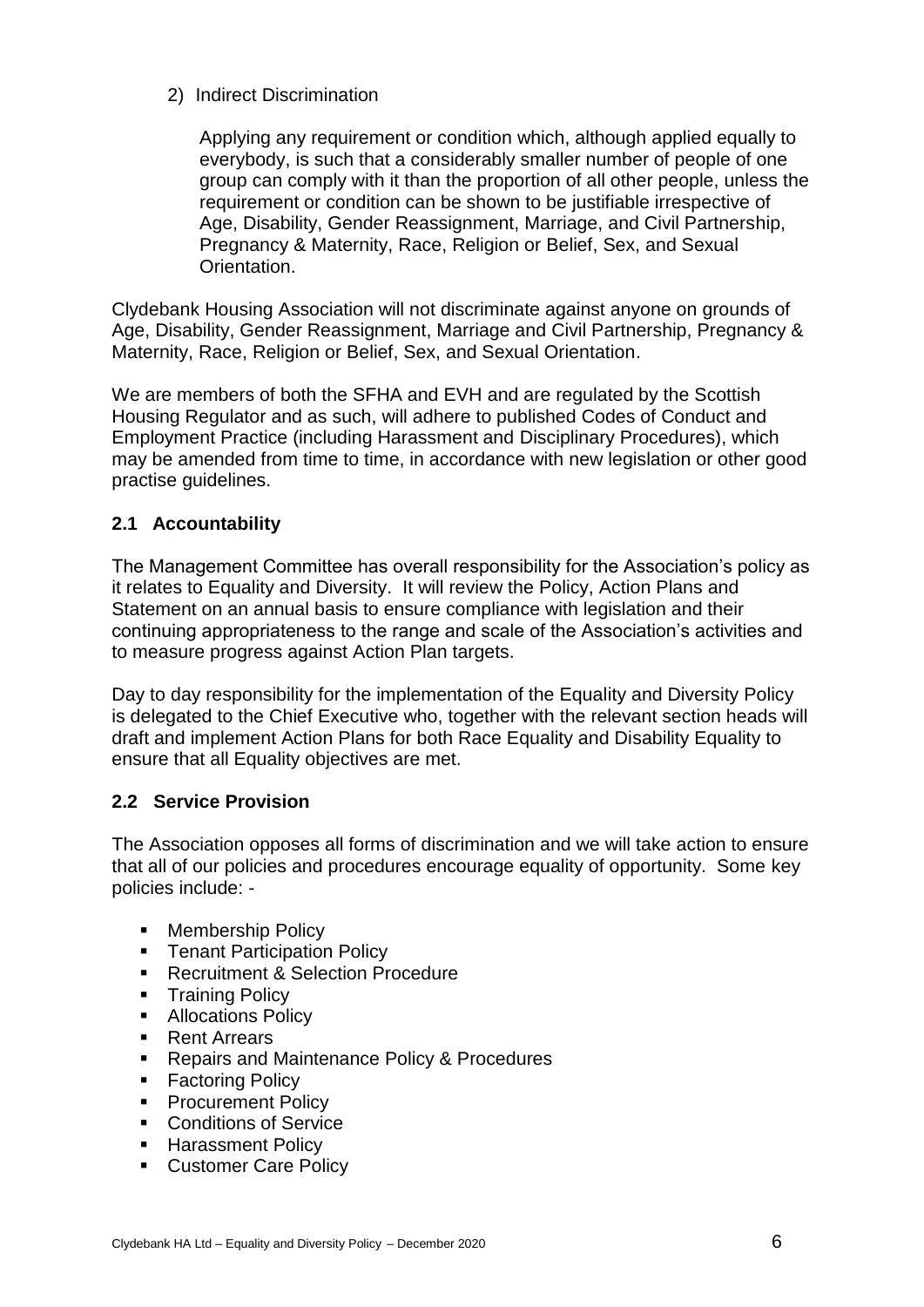The Management Committee will review these policies in accordance with the aforementioned action plans to ensure equality in service provision and recruitment and where necessary, identify opportunities for "positive action" to encourage participation and employment amongst disadvantaged groups.

Equality Impact Assessments will be carried out in all policy/service reviews and when new policies/services are being implemented. The Equality Impact Assessment process aims to prevent discrimination against people who are categorised as being disadvantaged or vulnerable within society.

### 2.2.1. Development

The type and size of houses we build will be determined by a needs assessment, which will take account of the population profile and social trends, ensuring that the identified needs of all groups are recognised and included.

The Association will specify, that all new houses and flats built should conform to the standards described in the publication "Housing for Varying Needs", which will ensure that they can be easily adapted if necessary, if the needs of the occupants change over time.

### 2.2.2. Allocations

Information on disability and ethnic status of all applicants is monitored and recorded, on receipt of the application. Statistics are reported to the Housing Services Sub-committee on a monthly basis. Similarly, the number of allocations to people with disabilities and ethnic minority applicants is recorded and reported to the Sub-committee on a monthly basis.

### 2.2.3. Rent Arrears

All tenants with rent arrears will be dealt with sensitively and fairly. Rent arrears will not be a barrier to rehousing someone who needs rehousing due to harassment or domestic abuse or someone who is a statutory Homeless Referral from the local authority. We will, in all cases, give information and advice that should help tenants to keep their tenancy. Eviction will always be seen as a last resort. Information will be provided in a different format to tenants who need this service.

### 2.2.4. Maintenance

The maintenance service is offered to all Clydebank Housing Association tenants on an equal basis and the parts of the service that are provided by external contractors will be subject to the same scrutiny in this respect. Commitment to antidiscrimination will be one of the parameters used to determine whether applicant contractors will be accepted on to the approved list.

### 2.2.5 Factoring

The Association's factoring service provides information and advice to owneroccupiers throughout the year via Chit Chat, with "special" issues distributed when required. The Associations' new Factoring Complaints Handling Procedure is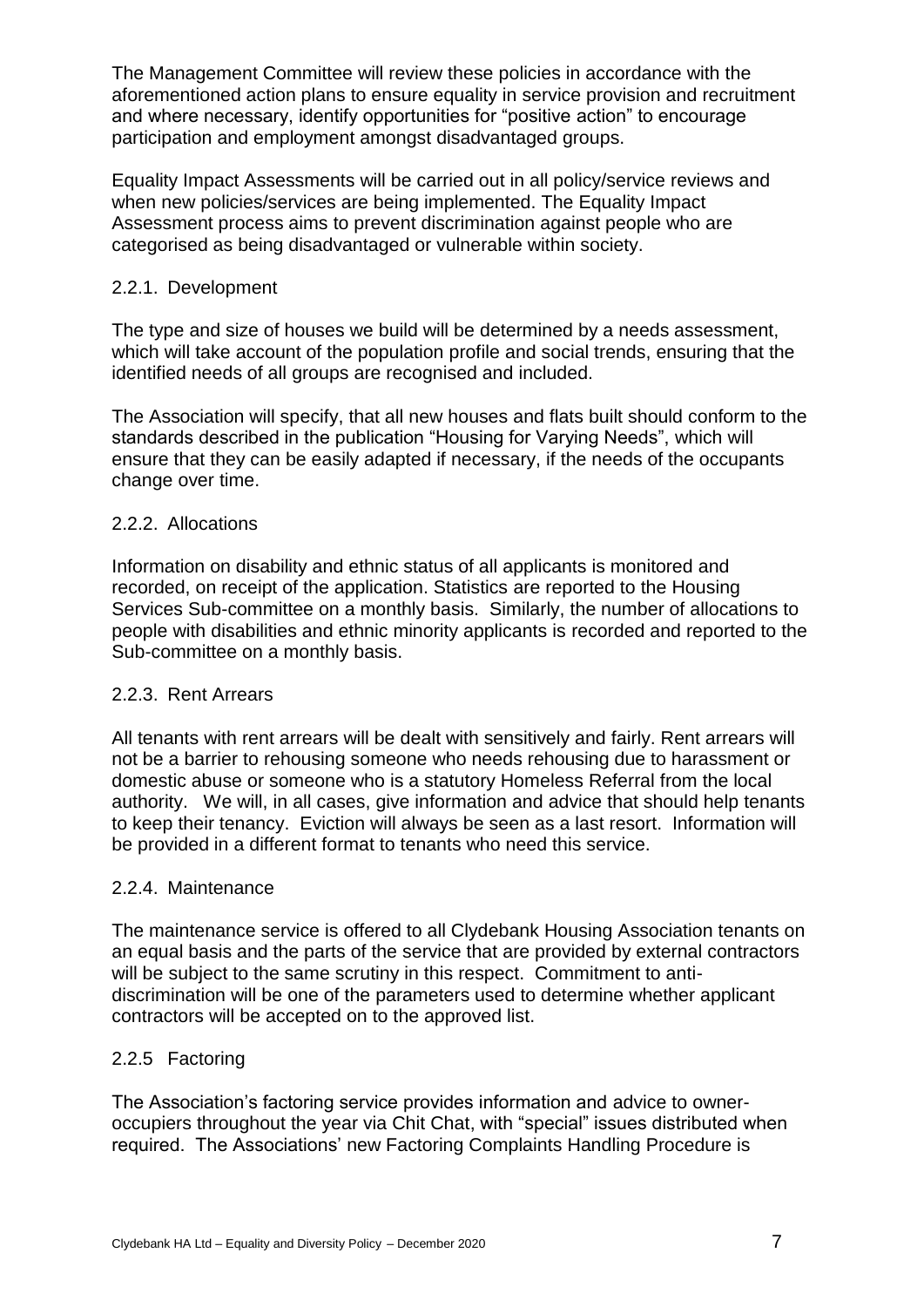regularly advertised by this method. These are offered in a variety of formats including tape, large print, Braille and foreign languages.

A variety of payment methods are offered to ensure that all service users have the widest choice possible. In the event of any owner experiencing difficulty, staff will deal this with in a sensitive and sympathetic manner. The option of repayment instalments over a manageable period, taking into account the special circumstances of each case, will be offered.

### 2.2.6 Customer Care

The offices of the Association are centrally located and fully wheelchair accessible. The reception counter has a lower counter for wheelchair access and cards in a variety of languages and formats are placed at reception to enable visitors with special requirements to indicate their preferred method of communication.

The Association recognises that people with disabilities and those from minority and disadvantaged groups can have a valuable contribution to make. We will, wherever possible, remove barriers to participation. The Management and Sub-committees meet in the Associations' fully accessible boardroom, which benefits from wheelchair accessible toilet facilities and will have additional aids for those with impaired hearing.

### 2.2.7 Complaints

A monitoring system has been developed to determine that complaints from all tenants, regardless of Age, Disability, Gender Reassignment, Marriage, and Civil Partnership, Pregnancy & Maternity, Race, Religion or Belief, Sex, and Sexual Orientation are being dealt with in a satisfactory manner. Complaints surrounding equality issues are highlighted and reported on on a quarterly basis to the Management Committee and to the Scottish Housing Regulator via the Annual Return on the Charter (ARC).

### **2.3. Employment**

EVH's Model Equality and Diversity Policy for employment (2010) was adopted by the Association for the first time, in November 2011.

The Association will ensure equality of access to employment opportunities and training for people from under represented and disadvantaged groups. As members of EVH, we will adhere to its Recruitment and Selection Policy agreed by the Management Committee in September 2018.

All job advertising will carry the disability symbol or a statement that applicants with disabilities, who meet the essential criteria for any post, will be guaranteed an interview, as well as a general summary statement of our commitment to Equality and Diversity.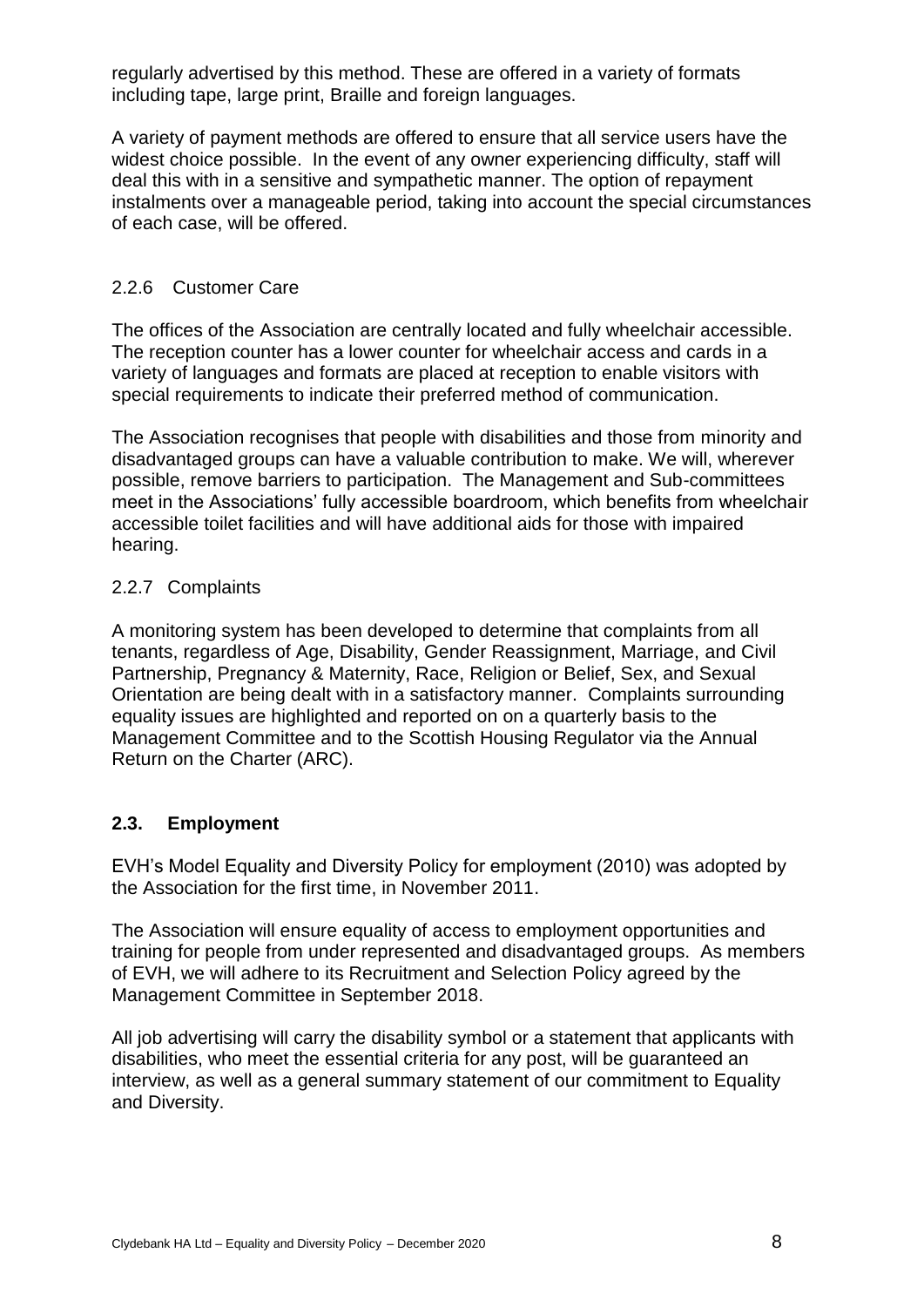Members of staff are subject to EVH Model Conditions of Service, which detail our commitment, as employers, to equality and states that any instance of discrimination by a member of staff will result in disciplinary action.

All members of staff will receive induction training on commencement of employment, which ensures awareness of our policies on equality. Further, specific training on Disability and Race equality is carried out on a regular basis.

The Department of Work and Pensions, to ensure compliance with the requirements of the "Disability Confident Employer", reviews our employment practises periodically.

### 2.3.1 Retention

We will ensure that all workplaces are fully disabled accessible and that hearing loops are installed in all meeting spaces. In the event of a non-disabled member of staff becoming disabled, we will consider redeployment or flexible working.

### **2.4. Procurement of Goods and Services**

The Association will seek to ensure that external suppliers of goods or services comply with Equality legislation and that they have adequate policy, procedures and track record in this regard.

Pre-qualification questionnaires or European Single Procurement Documents for consultants and contractors will establish compliance with the goods and services code of practice issued under the Equality legislation

Instructions to General Maintenance Contractors issued to maintenance contractors, together with tender documents, stipulate the Association's expectations in respect of equal opportunities and contractors are required to submit details of their own equal opportunities policies.

Some smaller contractors, employing less than 15 staff, may not have written policy, relative to equal opportunities. In such cases, it is a condition of acceptance that the Association's policy be adopted and implemented by those contractors.

# **3. Publicity**

The Association publishes its commitment to Equality and Diversity by means of a statement on the Association website. All advertising carries the "Disability Confident" symbol and/or a summary statement of our policy.

Quarterly newsletters are published, which, from time to time, include changes to, or developments in policy. All newsletters, key documents and publications are offered in a variety of formats including tape, Braille, large print and foreign languages. The Association maintains a current register of people who require information in different formats.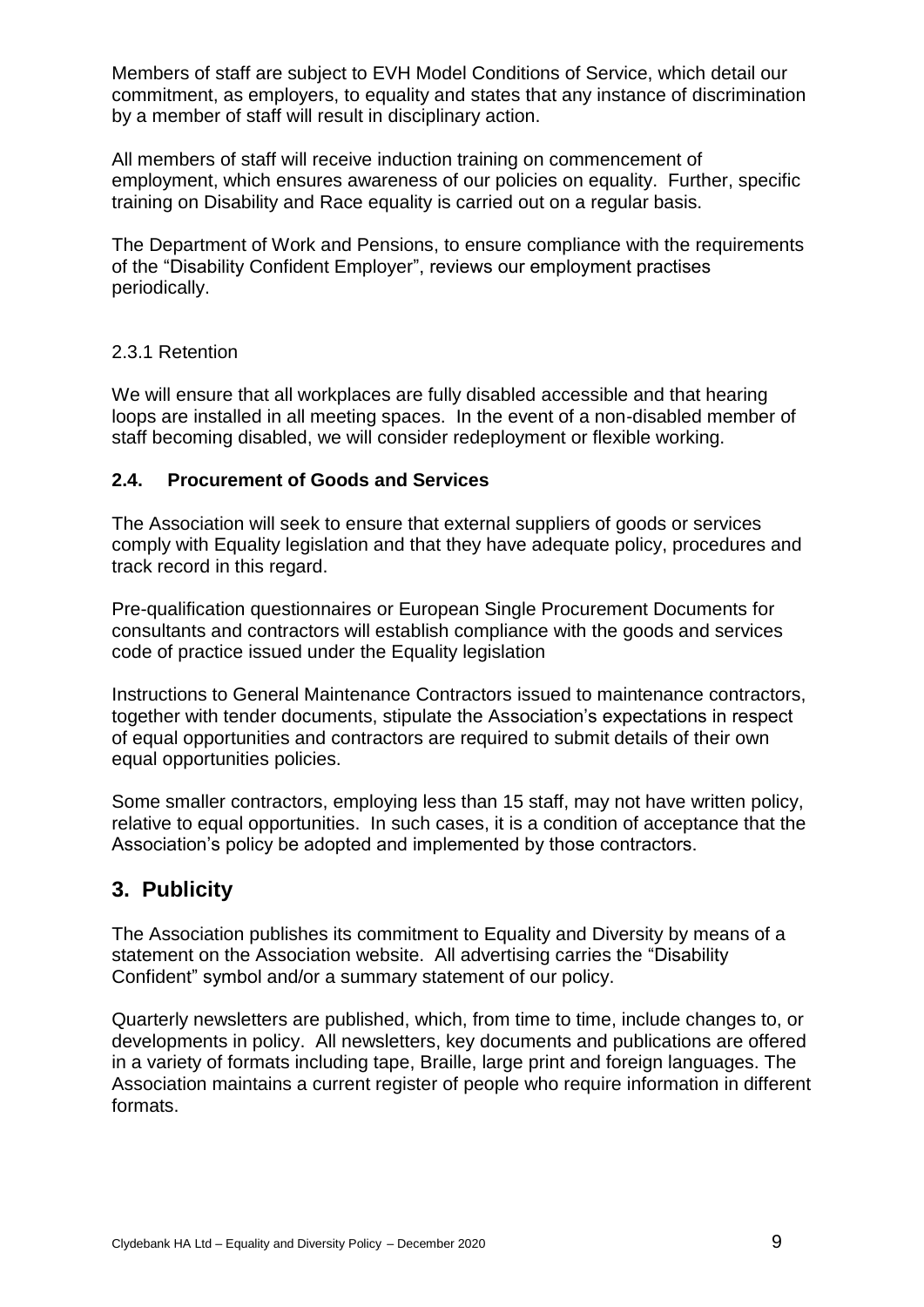# **4. Objectives and Targets**

One of the Associations key objectives is: - "*to promote social inclusion by applying principles of equality and diversity to everything we do".*

# **4.1 Equality Plans**

The Association has action plans and targets in place for equality in respect of both race and disability, which are reviewed on an annual basis and published within the Business Plan.

# **5. Monitoring**

## **5.1 Recruitment**

The Association monitors its own performance in equal opportunities in recruitment at the end of the recruitment process for every vacancy. Information collected from applicants is recorded at each stage of the process (from initial application, through shortlisting, interviewing and on appointment).

The results are analysed and reported to the Management Committee to enable to monitor the composition of the staff and to identify any areas of under representation. All personal information submitted by applicants is retained for 6 months and subsequently destroyed.

The Association will also comply with the monitoring and reporting requirements contained with the Regulatory Standards of Governance and Financial Management and any guidance published by the Scottish Housing Regulator in terms of all aspects of service provision/Association activities.

Please also refer to Equality and Diversity Policy – Employment (2020).

### **5.2 Service Provision**

The equality of each service provided by the Association is monitored by function and in a variety of ways, which are described below. The resulting analysis of outcomes is reported by staff from each section to their respective sub-committees on a regular basis.

The Association will also comply with the monitoring and reporting requirements contained with the Regulatory Standards of Governance and Financial Management and any guidance published by the Scottish Housing Regulator in terms of all aspects of service provision/Association activities.

### 5.2.1. Development

Tenant satisfaction is measured in respect of various aspects of each new development by means of post-completion satisfaction surveys. These monitor satisfaction with design; location, room sizes etc. and the results are reported to the